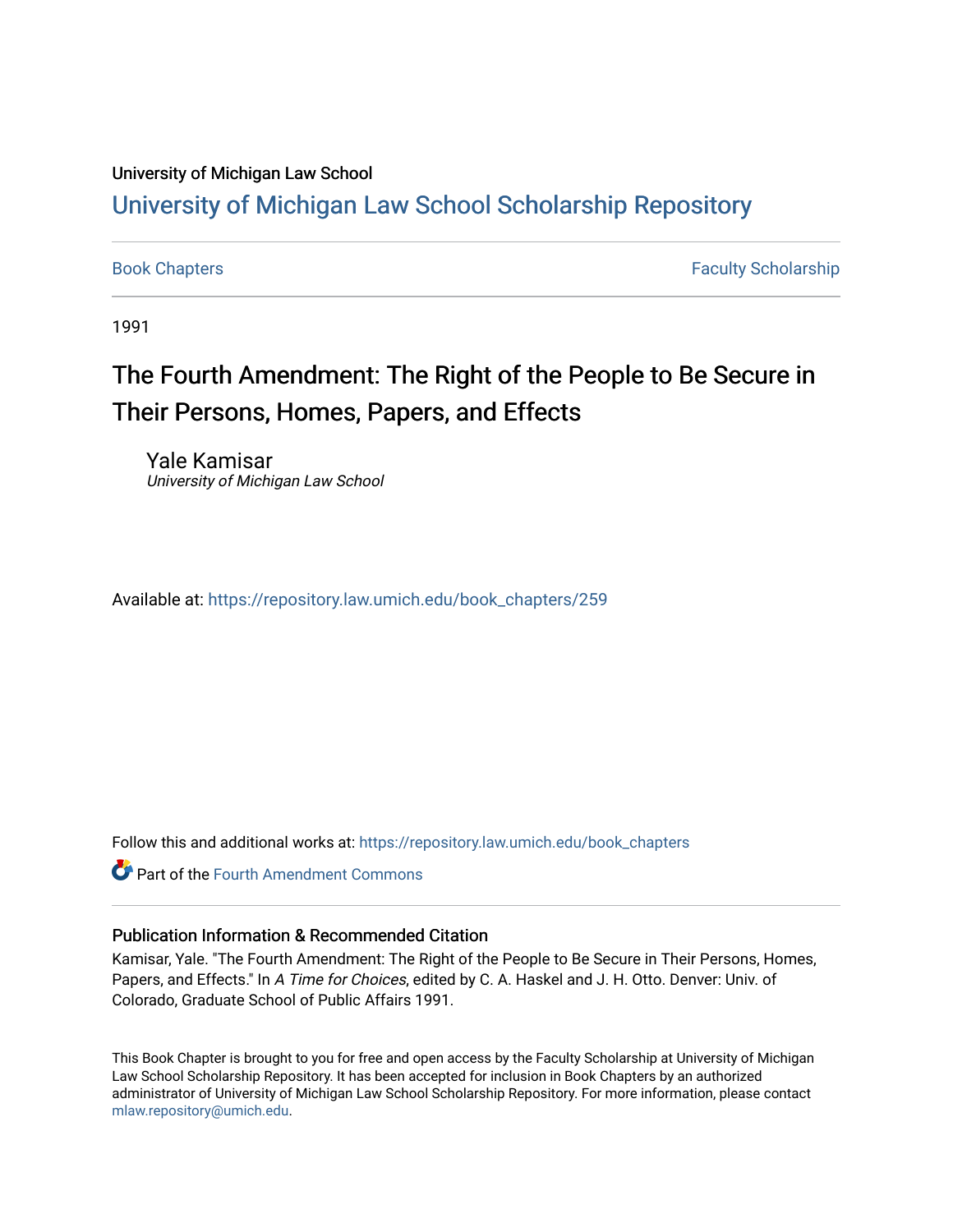

*Edited by*  Claudia A. Haskel *and*  Jean H. Otto

The views expressed in this publicacion do not necessarily reflect the views of the officers, board of trustees, staff, organizational or individual members of the FIRST AMENDMENT CONGRESS. Readers with differing opinions are invited to submit papers to the FIRST AMENDMENT CONGRESS headquarters ln Denver) Colorado. Whenever possible, those papers will be distributed to delegates at regional and national congresses.

Copyright © 1991 by FIRST AMENDMENT CONGRESS ISBN 0-9628774-0-9

This publication is designed so that the papers may be easily reproduced at the instance and inspiration of the reader. Reproduced copies may be used for commercial purposes only with written consent from the FIRST AMENDMENT CONGRESS. Whenever material from this publication is reproduced, please cite the FIRST AMEND-MENT CONGRESS, the author of the paper and *A Time for Choices* as the source.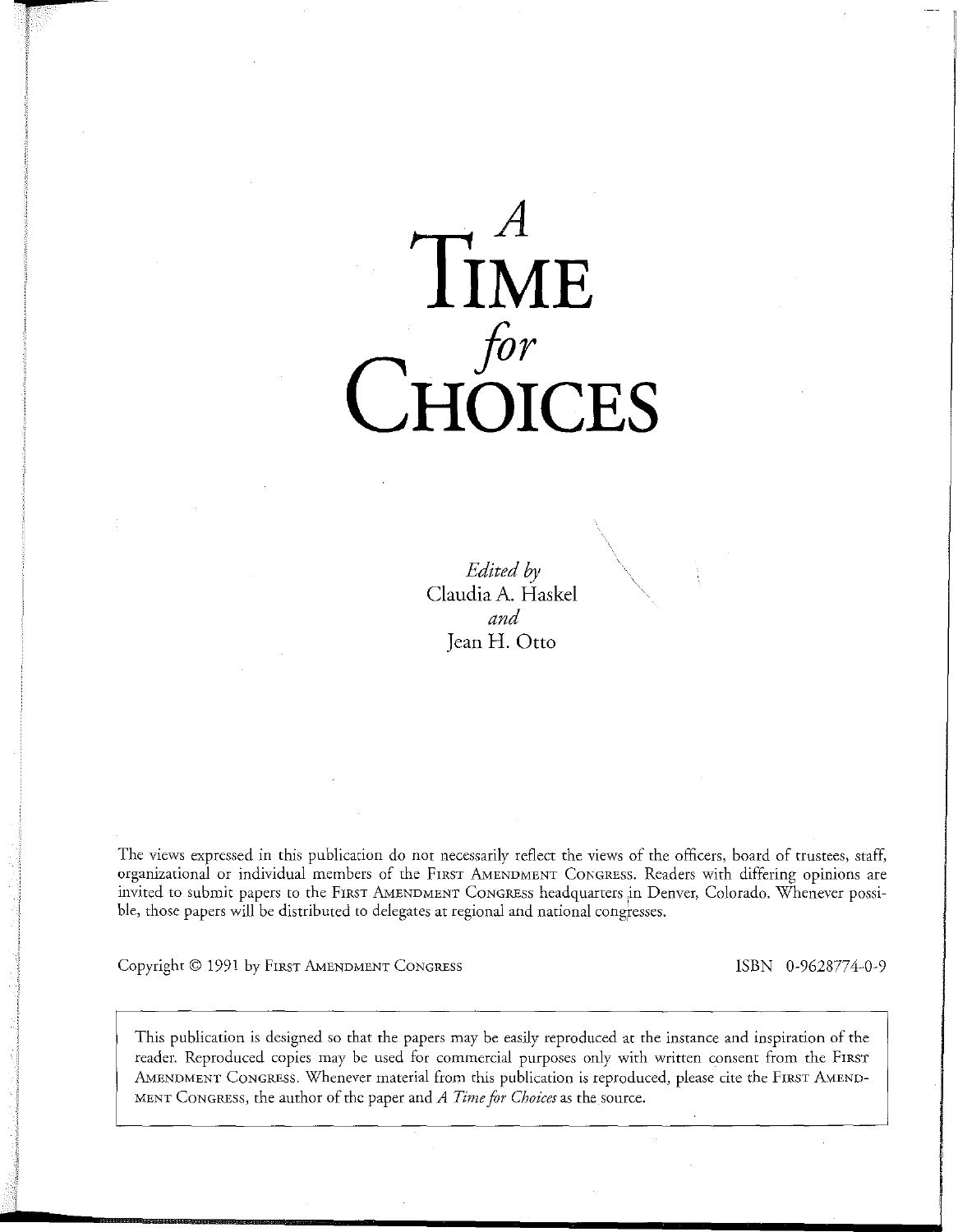# **THE BILL OF RIGHTS**

#### AMENDMENT

I Congress shall make no law respecting an<br>establishment of religion, or prohibiting the free exercise thereof; or abridging the freedom of speech, or of the press, or the right of the people peaceably to assemble, and to petition the Government for a redress of grievances.

#### AMENDMENT

II A well regulated Militia, being necessary to<br>the security of a free State, the right of the people to keep and bear Arms, shall not be infringed.

#### AMENDMENT

III No Soldier shall, in time of peace be<br>quartered in any house, without the consent of the Owner, nor in time of war, but in a manner to be prescribed by law.

AMENDMENT<br>  $\prod_{\text{persons, houses, papers, and effects, against}}$ unreasonable searches and seizures, shall not be violated, and no Warrants shall issue, but upon probable cause, supported by Oath or affirmation, and particularly describing the place to be searched, and the persons or things to be seized.

#### AMENDMENT

 $\rm V$  No person shall be held to answer for a capital, or otherwise infamous crime, unless on a presentment or indictment of a Grand Jury, except in cases arising in the land or qaval forces, or in rhe Militia, when in actual service in time of War or public danger, nor shall any person be subject for the same offence to be twice put in jeopardy of life or limb, nor shall be compelled in any criminal case to be a witness against himself, nor be deprived of life, liberty, or property, without due process of law; nor shall private property be taken for public use without just compensation.

#### **AMENDMENT**

**VI** In all criminal prosecutions, the accused shall enjoy the right to a speedy and public trial, by an impartial jury of the State and district wherein the crime shall have been committed; which district shall have been previously ascertained by law, and to be informed of the nature and cause of the accusation; to be confronted with the witnesses against him; to have compulsory process for obtaining witnesses in his favor, and to have the assistance of counsel for his defence.

#### AMENDMENT

WII In Suits at common law, where the value<br>in controversy shall exceed twenty dollars, the right of trial by jury shall be preserved, and no fact tried by a jury shall be otherwise re-examined in any Court of the United States, than according to the rules of common law.

**AMENDMENT** 

WIII Excessive bail shall not be required,<br>nor excessive fines imposed, nor cruel and unusual punishments inflicted.

#### AMENDMENT

 $\boldsymbol{Y}$  The enumeration in the Constitution of  $\Delta$  certain rights shall not be construed to deny or disparage others retained by the people.

#### AMENDMENT

 $\boldsymbol{\nabla}$  The powers not delegated to the United States by the Constitution, nor prohibited by it to the States, are reserved to the States respectively, or to the people.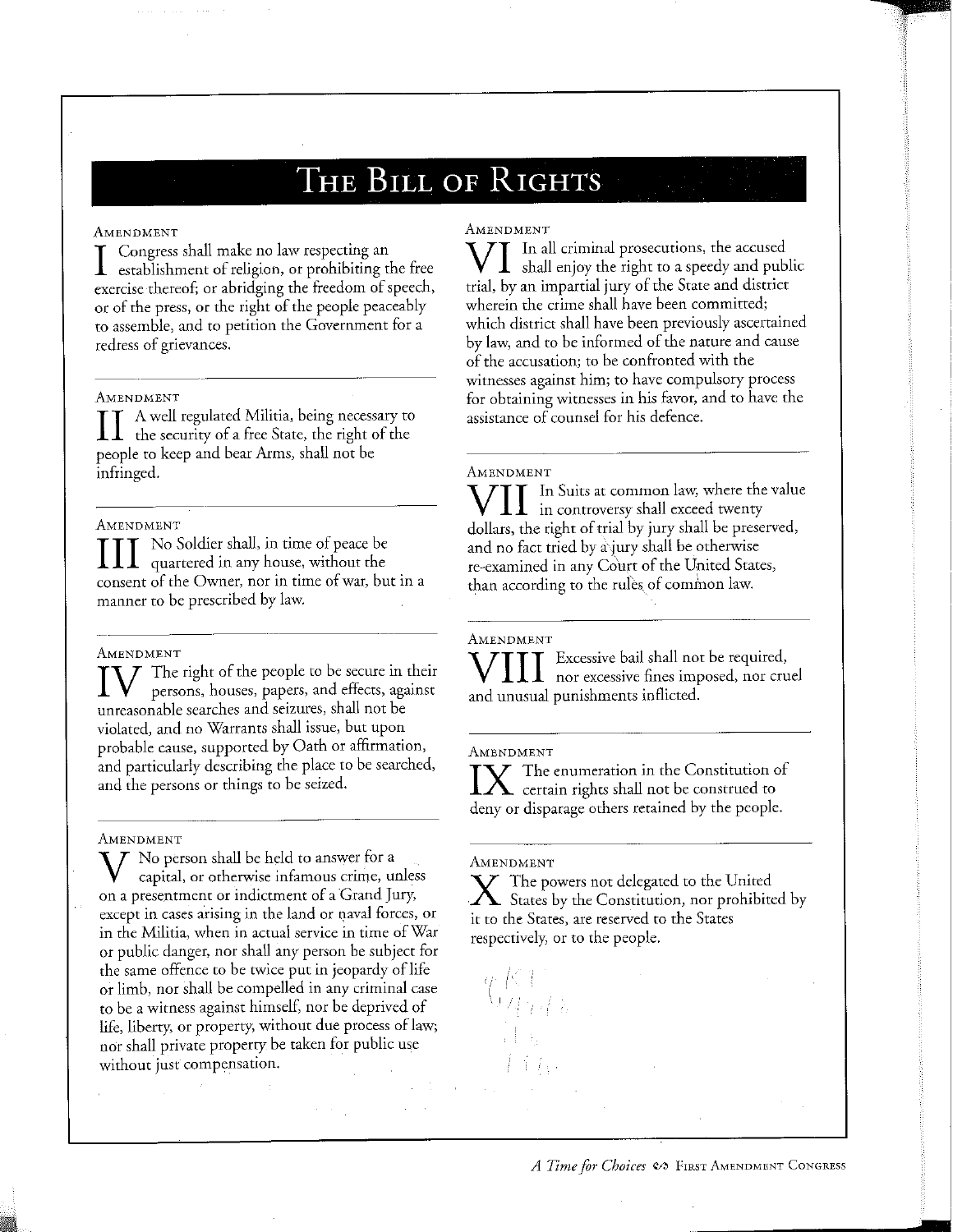# *The Fourth Amendment:*  The Right of the People to Be Secure in Their Persons, Homes, Papers, and Effects

By YALE KAMISAR

T HREE QUARTERS OF A CENTURY ago, the Supreme Court expressed some thoughts on constitutional interpretation that bear repeating today *(Weems v. United States):* 

Time works changes, brings into existence new conditions and purposes. Therefore, a principle to be vital must be capable of wider application than the mischief which gave it  $\hat{\text{birth}}$ . This is particularly true of constitutions. . . . [In interpreting] a constitution, therefore, our contemplation cannot be only of what has been but what may be. Under any other rule a constitution would indeed be as eas}\of application as it would be deficient in efficacy and power.

The Fourth Amendment protects "the right of the people to be secure in their persons, homes, papers, and effects, against unreasonable searches and seizures" and bans the issuance of warrants except upon "probable cause" and certain other conditions. The wording of the amendment is succinct and majestic. But it is also vague and general. Thus, whether, and how, to apply it to new conditions has generated great controversy—and none greater than the current agitation over mass drug testing.

### *Electronic Surveillance*

Until recently, the best illustration of the struggle to adapt the search and seizure provision to new developments was the Court's confrontation with the troublesome problem of wiretapping and electronic eavesdropping. In *Olmstead v. United States* ( 1928), the first wiretapping case to reach the Supreme Court, a 5-4 majority, per Chief Justice Taft, concluded, over the famous dissents of Holmes and Brandeis, that so long as electronic surveillance did not involve a physical entry into one's home or office it fell outside the coverage of the Fourth Amendment. Conversations, reasoned Taft, were not "things" to be "seized" within the meaning of the amendment.

In the following years, as parabolic microphones and other forms of sophisticated electronic snooping made their presence felt, it became increasingly clear that the property-trespass theory of the Fourth Amendment could not survive. The Warren Court finally rejected it in the 1967 *Katz* case. The Fourth Amendment, the Court told us, "protects people, not places"; the amendment applies whenever the government violates a person's "justifiable" expectation of privacy or one that society is prepared to recognize as "reasonable."

*Portions of this paper copyright© 1987 by The New York Times Company. Reprinted by permiision.* 



Yale Kamisar, the Henry K. Ransom Professor ot Law at the University of Michigan, is a leading commentator on constitutional law and criminal procedure.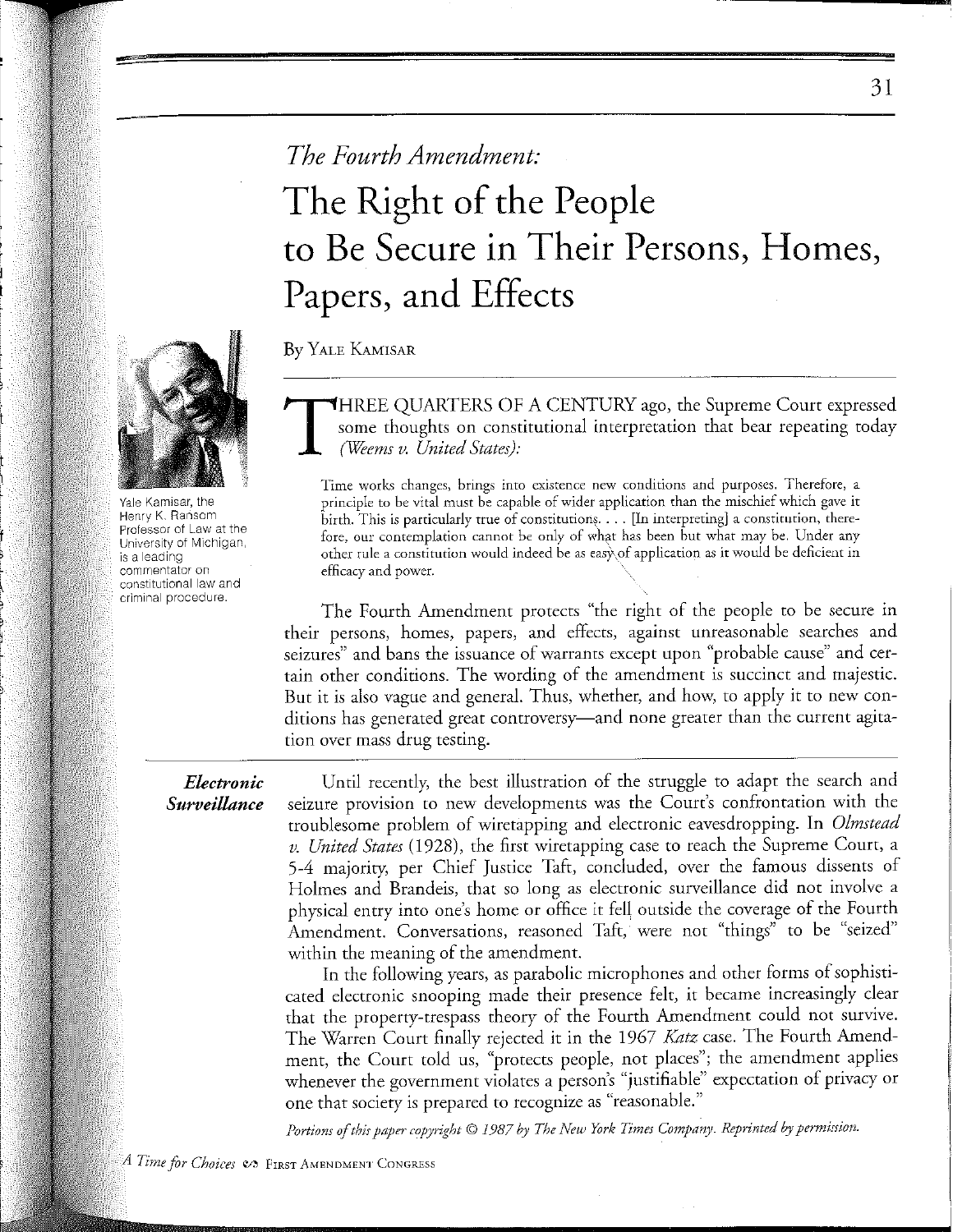*The Right of People to Be Secure in Their Persons, Homes, Papers, and Effects* 

But that was not the end of the matter. Once tapping and bugging were deemed "searches" or "seizures," were they so inherently intrusive and indiscriminate that they were necessarily *unreasonable* ones? The Court answered in the negative. If the Taft Court had read the Fourth Amendment too literally, to maintain that conversations were beyond the reach of any warrant or court order would be to display little more sophistication.

*Privacy and Random Drug Testing* 

32

: :11 '1,,

> Today it is hard to believe that the Supreme Court struggled so long and so hard to bring electronic surveillance within the ambit and the terms of the Fourth Amendment. For the constitutional problems posed by such surveillance, although not inconsiderable, pale in comparison with those raised by mass or random drug testing. Indeed, some day, we may look back on such testing as either the most dramatic illustration of the application of the Fourth Amendment to new conditions and purposes or the most striking example of the failure to do so.

> In 1986, President Reagan issued an execurive order calling for a "drug-free federal workplace," an order requiring each executive agency to set up a program to test all job applicants and current employees in "sensitive positions." A growing number of state and local agencies have also instituted urinalysis screening. (So have many of the largest private employees, but they need not satisfy Fourth Amendment requirements because the Amendmeqt only restricts government officials. However, government involvement in private conduct may make that **conduct "state action.")**

> These developments have put enormous pressure on the Fourth Amendment. Very few people (and perhaps not too many judges) will worry about losses of privacy when the government claims that such losses are "necessary'' in order to win "the war against drugs."

> Questions have been raised about the need for, and the accuracy of, mass drug testing. But even if the courts are convinced that mandatory warrantless and suspicionless testing *is* an effective means of achieving an important public objective, effectiveness alone is not a sufficient justification for a legal search. *As* one federal judge recently noted: "There is no doubt about it-searches and seizures can yield a wealth of information useful to the searchers. (That is why King George Ill's men so frequently searched the Colonists.) That potential, however, does not make [a governmental search] a constitutionally reasonable one."

> In 1989, the constirutionality of drug testing finally reached the U.S. Supreme Court. That year, in companion cases, *National Treasury Employees Union v. Von Raab* (5-4) and *Skinner v. Railway Labor Executives Association* (7-2), the Court upheld the constitutionality of two drug-testing programs that predated the president's executive order.

> The contention that state-mandated urinalysis is neither a "search" or "seizure" because it does not entail a physical invasion, or even a touching, of the body might have prevailed in the Taft Court era, but it was quickly dismissed, and rightly so, by the current Supreme Court: Urinalysis is covered by the Fourth Amendment because one has a reasonable and legitimate expectation of privacy in the personal information contained in one's bodily fluids. Moreover, a urine test will often be conducted under the close surveillance of a government representa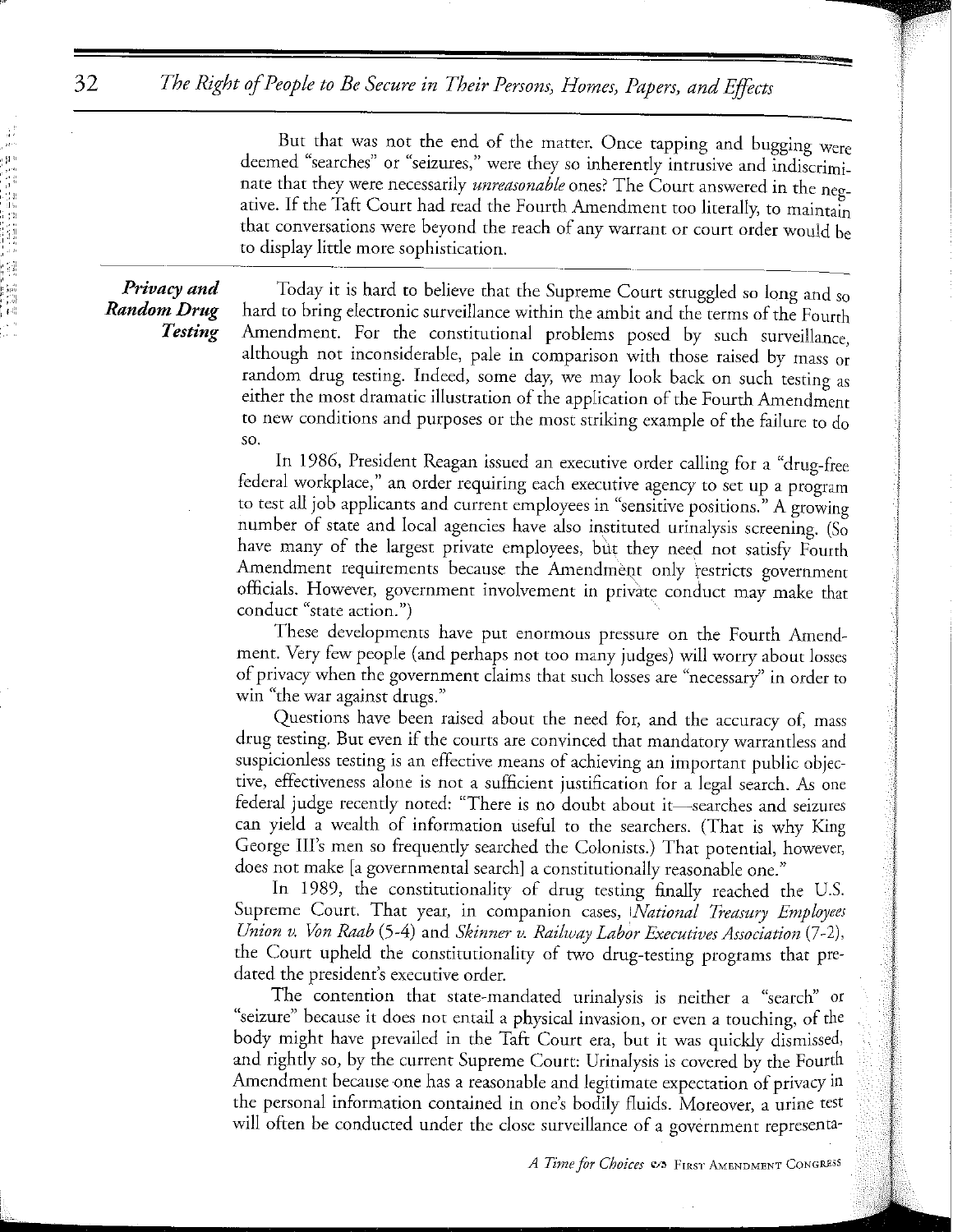*The Right of People to Be Secure in Their Persons, Homes, Papers, and Effects* 33

rive, an embarrassing, if not a humiliating, experience.

Nevertheless, the Court rejected the challenges to each testing program. But the *Skinner* and *Von Raab* cases are hardly the last word on the subject. Because the drug-testing plans at issue in each case were heavily circumscribed, rhe fate of other programs less restricted in scope is unclear. The principles lurking in this area will have to await shaping and clarification in future cases.

At issue in the *Skinner* case were federal regulations requiring railroad employees involved in train accidents to submit to alcohol and drug tests and permitring railroads to administer breath or urine tests to employees who violated certain safety rules. *Von Raab,* the companion case, dealt with provisions of a customs service plan that required drug testing of employees who sought transfer or promotion to positions that directly involve the interdiction of illegal drugs or that require the carrying of firearms.

In upholding both programs, although neither required a warrant nor any individualized suspicion of wrongdoing, the Court, speaking through newly appointed Justice Anthony Kennedy, utilized a general "reasonableness" test or a general "balancing" approach. Because neither program was designed to serve ordinary law enforcement needs (or, to put it somewhat differently, each program presented special governmental needs beyond the normal needs of law enforcement), the Court deemed departure from the usual Fourth Amendment requirements justified and a general balancing of individual privacy expectations against the government's interests appropriate.

That the government's interests prevailed in both cases—the Court concluded that traditional Fourth Amendment safeguards were "impractical" in these settings—is hardly surprising. This is usually the result when the Court utilizes what the dissenters aptly called "a formless and unguided 'reasonableness' balancing inquiry."

*Von Raab* is the more significant, and more troublesome, case of the two. Although it can be read narrowly (if one strains a bit) it also can be read broadly as resting on nothing more than the government's abstract interest in the "integrity and judgment" of its employees. (Of 3,600 Customs Service employees tested, only five tested positive for drugs; the commissioner of customs himself had stated that the service was largely drug-free.) Moreover, unlike the program sustained in *Skinner,* the Customs Service testing plan did not require predicate circumstances that at least raise some suspicion about the government employees to be tested.

Justice Antonin Scalia joined the majority <sup>1</sup>in *Skinner,* but dissented in *Von Raab.* There is much force in his argument that the only plausible explanation for the Customs Service drug-testing program was "symbolism"—to show that the service is "clean" and that the government is serious about its war on drugs. As Justice Scalia emphasized, however, "the impairment of individual liberties cannot be the means of making a point"; "symbolism, even symbolism for so worthy a cause as the abolition of unlawful drugs, cannot validate an otherwise unreasonable search."

After reading the opinion of the Court in *Von Raab,* one cannot help but ask: What happened to the Fourth Amendment? In light of the text and history of the amendment, how can the Court sustain searches conducted without a war-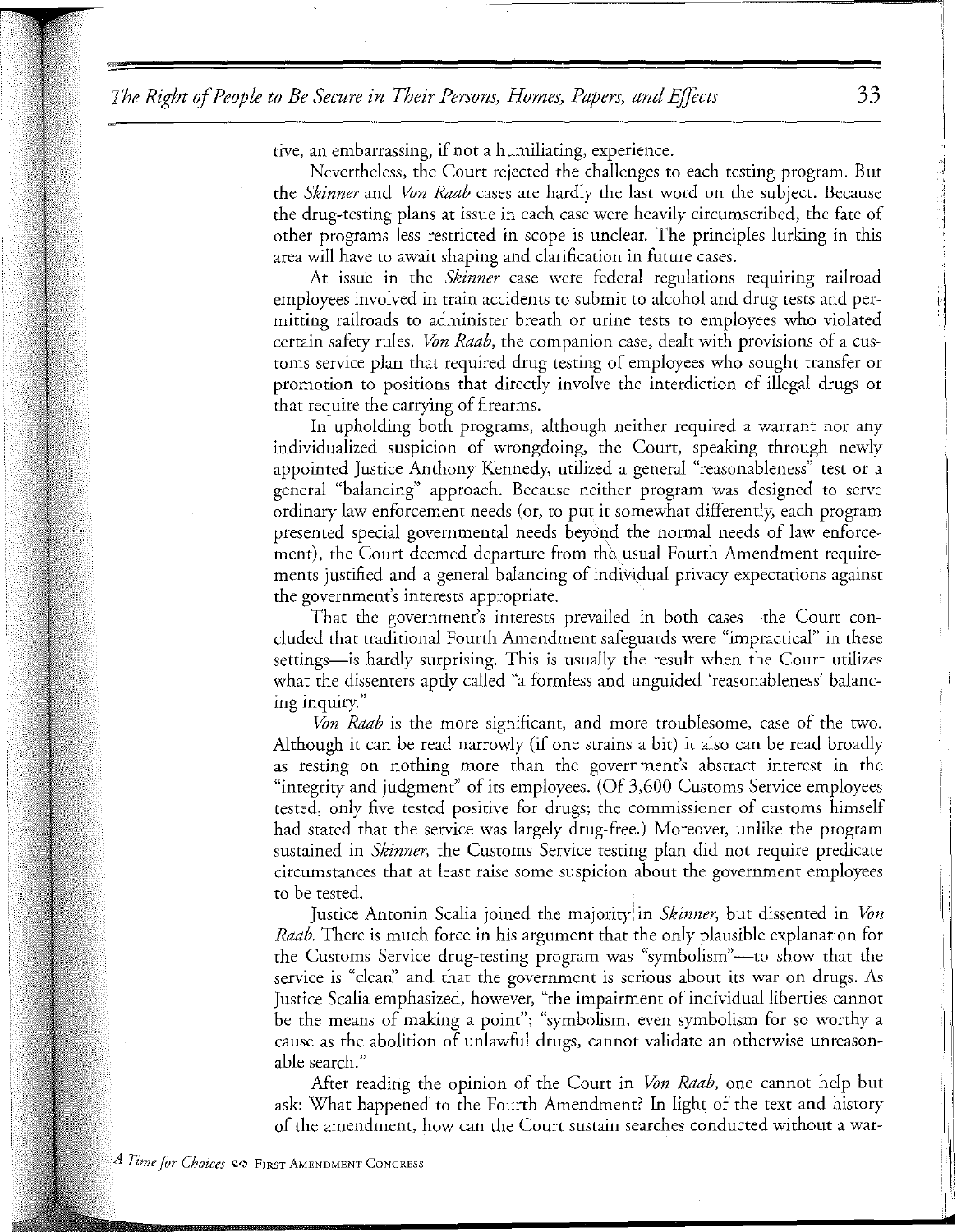rant and in the absence of "probable cause"—indeed, in the absence of any level of individualized suspicion? If drug testing is a "search" (and the Court was quick to recognize that it is) and if individuals do not lose their Fourth Amendment rights merely because they work for the government (and the Court has assured us that they do not), how can any public employee be tested without any suspicion particular to him simply because he is a member of a group that includes some who do use drugs? After all, no court ever has, or would, approve a "dragnet" or "blanket" search of all people in a particular neighborhood, even one in a high crime neighborhood, on the rationale that such a police operation would turn up evidence of criminal conduct on the part of some people—as undoubtedly  $\hat{i}$ t would.

But the matter is more complicated than that. Although the Supreme Court has not specifically addressed these questions, the lower federal courts have consistently upheld what might be called "dragnet searches" of boarding passengers and their carry-on luggage at airport gates, and what might be characterized as "blanket" metal detector searches and inspections of briefcases and parcels at the doors of courthouses and other governmental buildings. Moreover, a year after the drugtesting cases, in *Michigan Department of State Police v. Sitz,* the Court upheld a sobriety checkpoint operation, whereby police stationed at a DWI roadblock stopped every approaching vehicle. How can \hese "mass, suspicionless investigations" be squared with the Fourth Amendment?

The answer is that in the last quarter-century the Court has viewed the Fourth Amendment as a flexible standard that permits fairly wide-open balancing of public and individual interests when government programs are directed at special problems unlike those confronted by the police in their day-to-day pursuit of criminals. In these instances ( originally inspection of residential and commercial buildings for possible violations of health, safety and sanitation standards) the Court has carved out an exception to traditional Fourth Amendment constraints for what have been variously called "inspections," "regulatory searches" or "administrative searches." The essence of this exception is that searches not conducted as a part of a typical police investigation to secure evidence of crime but as part of a general regulatory scheme (one applying standardized procedures negating the potential for arbitrariness) need not be based on individualized suspicion or, sometimes, be authorized by warrants.

## *The Administrative Search Concept*

It should not be forgotten, however, that the "administrative search" exception to traditional search and seizure safeguards was, at its inception, a narrow one. Most housing code violations occur within private premises and cannot be detected from the outside. Thus, if housing code violations required individualized suspicion, such inspections might not be possible at all. Moreover, unlike drug testing, housing code inspections, as the Court emphasized at the time, were not "personal in nature" because they focused on heating, plumbing and wiring rather than on evidence of the occupant's activities.

Airport and courthouse searches also can be justified as "administrative searches," but these precedents, too, can be read narrowly. Courthouse searches were a response to the bombing of government buildings; airport searches were a response to a dramatic escalation of skyjacking and air piracy-crimes which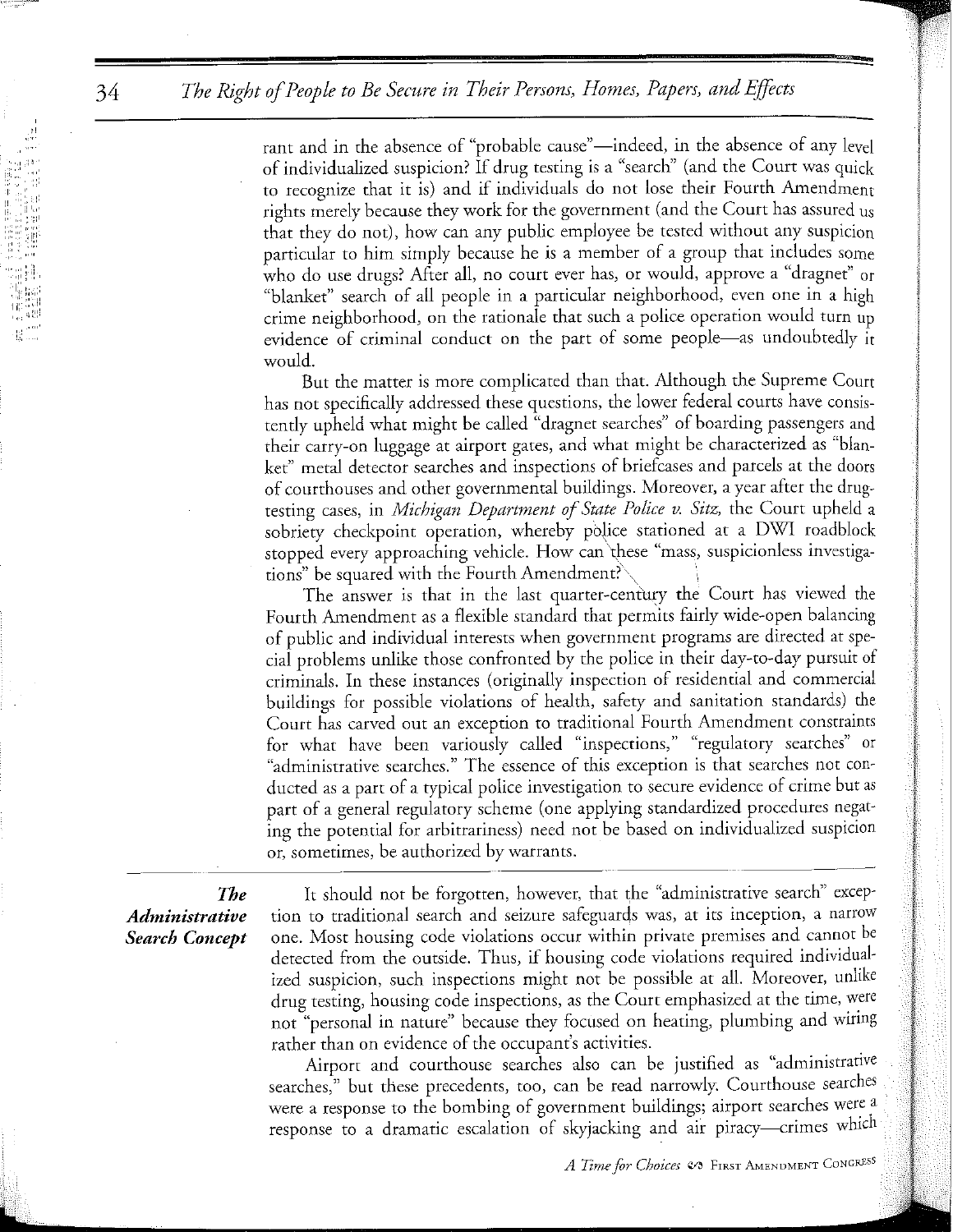exceed all others in terms of the potential for enormous and immediate harm.

Moreover, airport searches present the government with a "now-or-never opportunity"-the individual passing the checkpoint is in but momentary contact with the government and thus even a reasonable suspicion requirement would be unworkable. This, of course, is not so as to the ongoing supervision of government employees. Finally, a metal detector search constitutes a minimal intrusion, certainly a much more limited one than the forced discharge of bodily fluids.

This is why, as a general proposition, on-the-job random drug testing should not be imposed absent a clear showing that a process of close supervision of employees plus testing upon some particularized suspicion (a less demanding standard than "probable cause") produces unacceptable results.

The serviceability of the administrative search concept has gladdened government lawyers, but has alarmed others, including me. "Administrative search" is swarming around the Fourth Amendment like bees. And the drone may soon become deafening.

I agree with the University of Illinois' Wayne Lafave, author of the leading treatise on search and seizure, who recently told me: "Unless the administrative search is limited to truly extraordinary situations where rigorous application of typical Fourth Amendment standards would be *intolerable*, would lead to unacceptably poor results, the amendment-as we thought we knew it-will largely disappear. The need to detect drug users is important, but hardly more so than the need to search for narcotics dealers, kidnappers and murderers. Yet we have never demanded 100 percent enforcement of the criminal law, or anything approaching it. Instead, we are committed to a philosophy of tolerating a certain level of undetected crime as preferable to an oppressive state."

As indicated earlier, because the particular testing program upheld in *Von Raab* was heavily circumscribed, the case can be read narrowly. But I think such a reading would be an unrealistic one. *Von Raab* probably means at least this much: Concerns about public safety are sufficiently compelling to justify warrantless, suspicion *less* drug testing of various categories of law enforcement and corrections officers and also certain categories of other public employees whose impaired faculties would pose a clear and present danger to the public safety of co-workers or the general public.

Such an approach carries a considerable distance, but at least it has a stopping point. I do not believe the same can be said for the argument-one made by the government in *Von Raab* and in a goodly number of other cases-that the need to maintain the "integrity'' and the "public image" of various government agencies and their employees also justifies suspicion *less* drug testing.

If such an argument prevails—if mass, random drug testing may rest simply on the premise that government employees serve as "role models"—the liberty and privacy of millions of federal, state and city workers, regardless of the nature of their jobs, will be significantly diminished. Nor is that all. What about lawyers, doctors and accountants? Aren't *we all* role models?

Judge (later Supreme Court Justice) Benjamin Cardozo once observed that "the great tides and currents which engulf the rest of men do not turn judges by." The drug-testing cases illustrate his point. The danger today is that judges will be unduly influenced by contemporary tides and currents-so much so that these

 $\overline{\phantom{a}}$ 

I